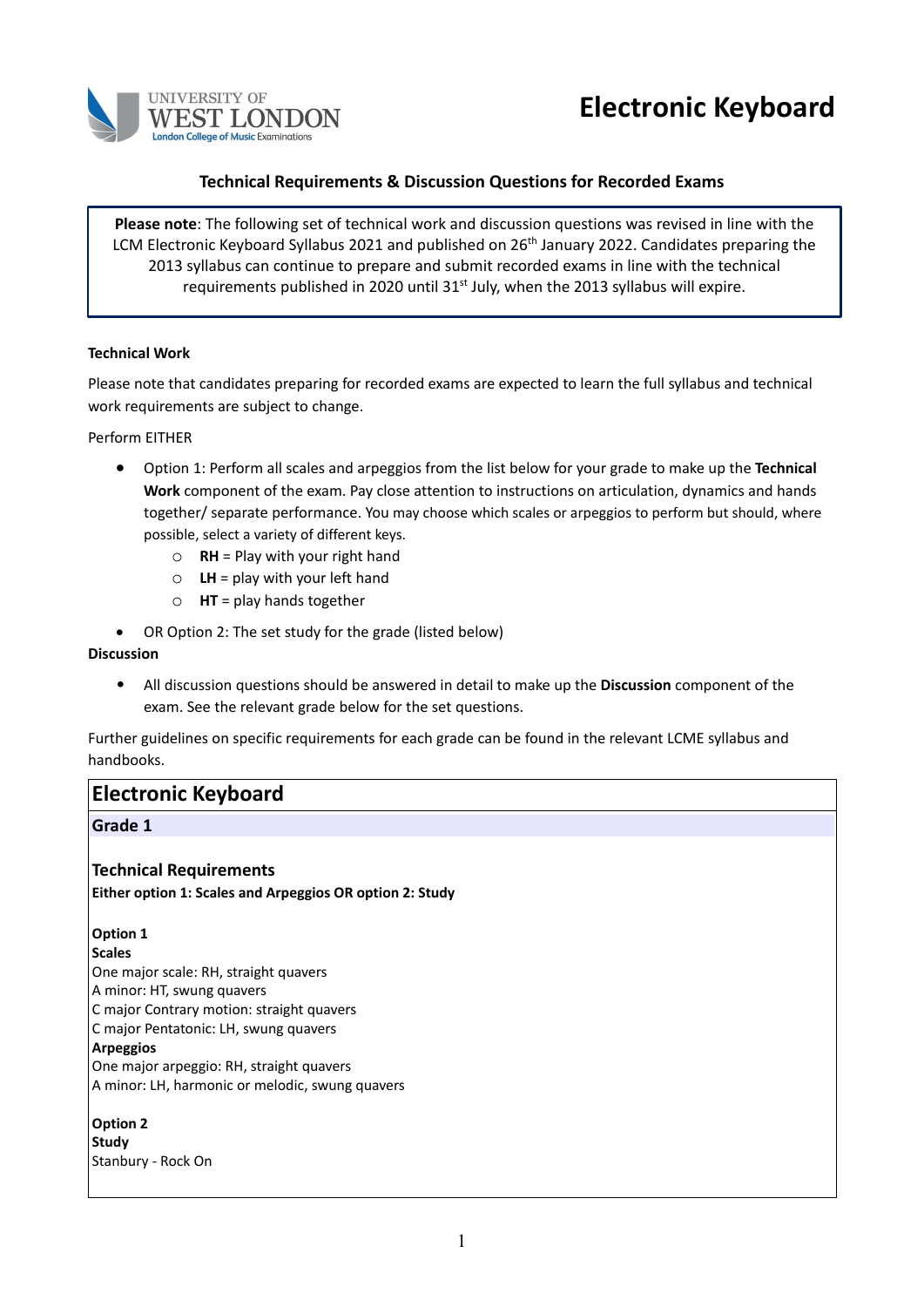# **Discussion Questions**

All questions to be answered after the performance section:

Which of the pieces you played today is your favourite and why? What is the mood of this piece? Which voices and styles were used in this piece? Explain how you operated them.

# **Grade 2:**

# **Technical Requirements**

#### **Either option 1: Scales and Arpeggios OR option 2: Study**

# **Option 1**

# **Scales**

One major scale: RH, swung quavers One minor scale: HT, harmonic or melodic, straight quavers G major contrary motion: straight quavers D minor Pentatonic – one hand only: LH, swung quavers **Arpeggios** One major arpeggio: RH, straight quavers One minor arpeggio: LH, swung quavers

# **Option 2**

**Study**  Eales – Wave Machine

# **Discussion Questions**

All questions to be answered after the performance section:

Which of the pieces you played today is your favourite and why? What is the mood of this piece? Which voices and styles were used in this piece? Explain how you operated them.

# **Grade 3:**

# **Technical Requirements**

**Either option 1: Scales and Arpeggios OR option 2: Study**

# **Option 1**

# **Scales**

One major scale: HT, swung quavers One minor scale: LH, harmonic or melodic, straight quavers D major contrary motion: swung quavers One chromatic scale: RH, straight quavers E minor pentatonic: HT, straight quavers **Arpeggios**

One major arpeggio: RH, straight quavers One minor arpeggio: LH, swung quavers

# **Option 2**

**Study** Pegler – Tart 'n Jig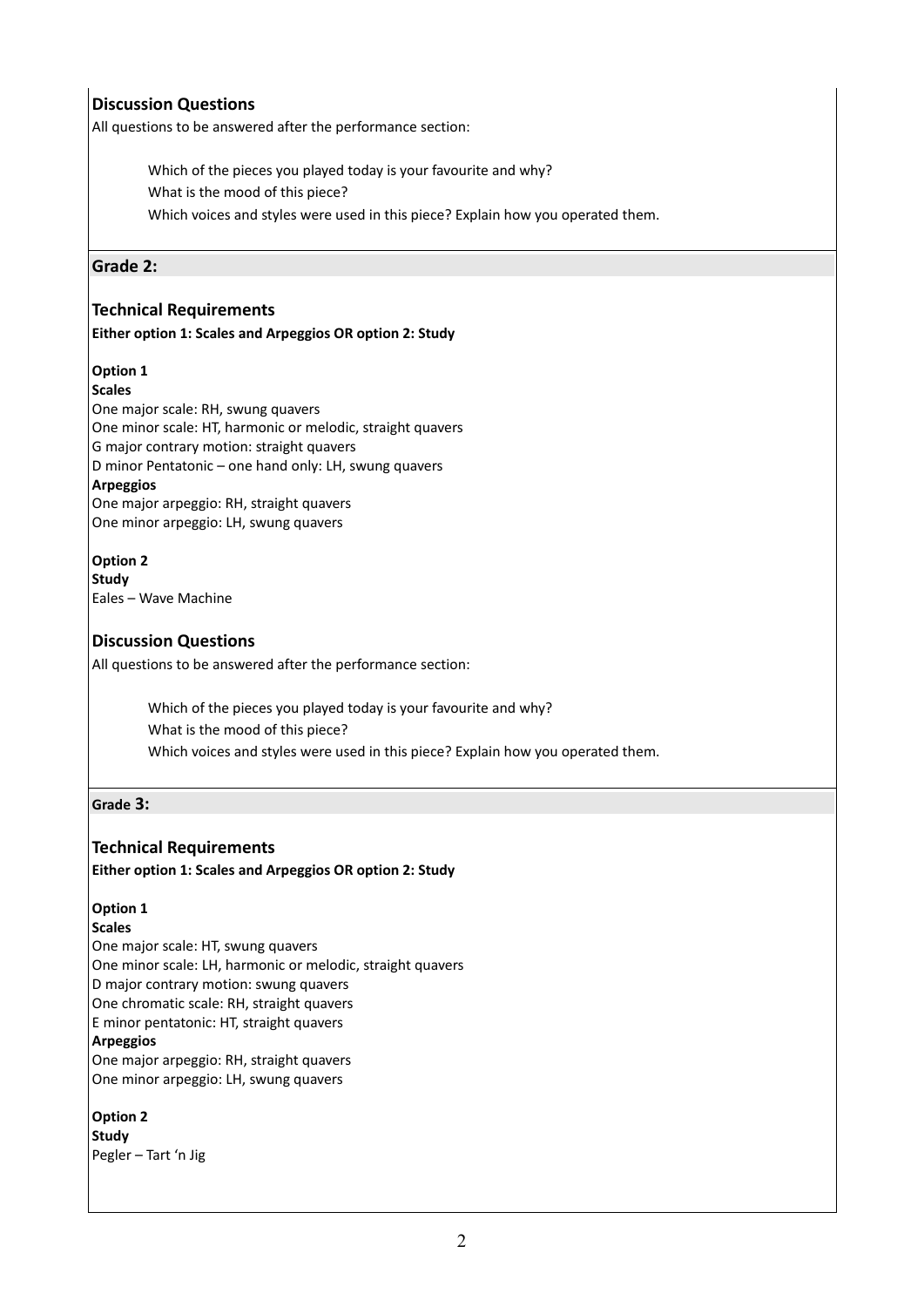# **Discussion Questions**

All questions to be answered after the performance section:

Which of the pieces you played today is your favourite and why?

- Choose two keyboard functions you used in your performance and explain why you chose to use them and how your performed them (this might be voices, styles, registrations, fill-ins etc.)
- Describe the instrumental families found in an orchestra. Did the voices of any of these instruments feature in your performance today?

# **Grade 4**

# **Technical Requirements**

#### **Either option 1: Scales and Arpeggios OR option 2: Study**

# **Option 1**

#### **Scales**

One major scale: RH, swung quavers

One minor scale: LH, harmonic or melodic, straight quavers

One contrary motion scale: straight quavers

One chromatic contrary motion scale: straight quavers

G major pentatonic: HT, swung quavers

**Arpeggios –** different keys from the scales should be offered.

Two major arpeggios:

- one HT, straight quavers
- one RH, swung quavers
- Two minor arpeggios:
	- one LH, straight quavers
	- one HT, swung quavers

# **Option 2**

**Study** Pegler - Petite Française

# **Discussion Questions**

All questions to be answered after the performance section:

Which of the pieces you played today is your favourite and why?

- Choose two keyboard functions you used in your performance and explain why you chose to use them and how you performed them (this might be voices, styles, registrations, fill-ins etc.)
- What was your approach to learning this piece, were any sections more difficult to learn?

# **Grade 5**

# **Technical Requirements**

**Either option 1: Scales and Arpeggios OR option 2: Study**

# **Option 1**

**Scales** 

One major scale: RH, swung quavers

One minor scale: HT, harmonic or melodic, straight quavers

One contrary motion major scale: straight quavers

One contrary motion minor scale: swung quavers

One chromatic similar motion scale from any note: LH, straight quavers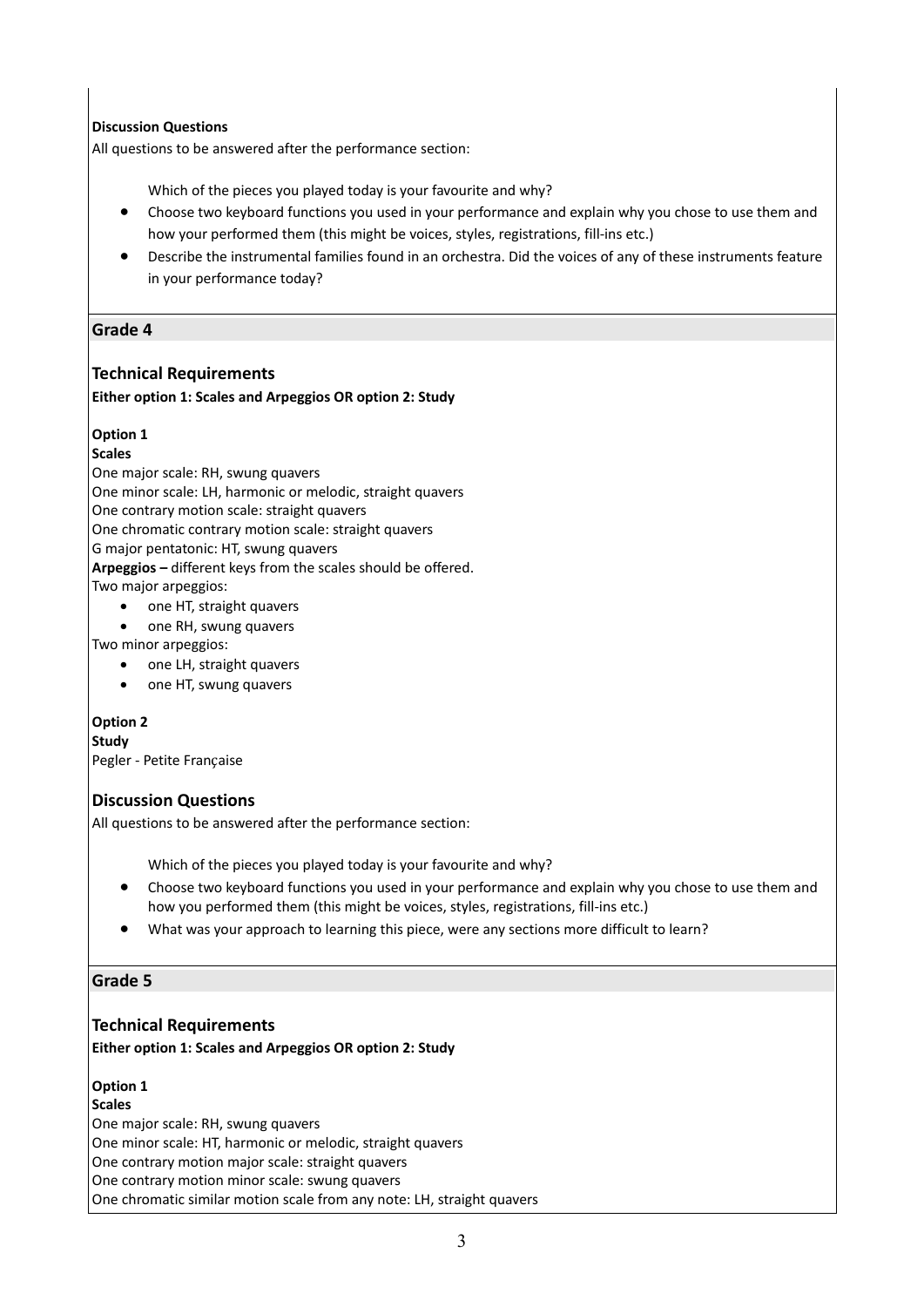# F major Pentatonic scale: HT, straight quavers G Blues scale: RH, swung quavers **Arpeggios –** different keys from the scales should be offered. Two major arpeggios

- one LH, straight quavers
- one HT, swung quavers

#### Two minor arpeggios

- one HT, straight quavers
- one RH, swung quavers

#### **Option 2**

#### **Study**

Pegler – A Walk in the Park

# **Discussion Questions**

All questions to be answered after the performance section:

Which of the pieces you played today is your favourite and why? Describe the form of this piece. Which genre does your favourite piece belong to?

What was your approach to learning this piece, were any sections more difficult to learn?

• Explain *one* of the following functions: reverb/ chorus/ sustain.

# **Grade 6**

# **Technical Requirements**

**Either option 1: Scales and Arpeggios OR option 2: Study**

# **Option 1**

#### **Scales**

One major scale: HT, swung quavers Two minor scales:

- one RH, harmonic, swung quavers
- one LH, melodic, straight quavers

One contrary motion major scale: straight quavers

One contrary motion minor scale: swung quavers

One chromatic contrary motion scale: straight quavers

One chromatic similar motion scale from any note: RH, straight quavers

F# major pentatonic scale: HT, swung quavers

# D blues scale: LH, straight quavers

**Arpeggios –** different keys from the scales should be offered.

One major arpeggio: LH, straight quavers

One minor arpeggio: HT, swung quavers

One dominant  $7<sup>th</sup>$ : RH, swung quavers

One diminished 7<sup>th</sup>: HT, straight quavers

# **Option 2**

**Study**: Weedon - Cascades

# **Discussion Questions**

All questions to be answered after the performance section:

In relation to one piece performed today, explain why you like or dislike performing it. Do you find it challenging or rewarding and why?

Explain how the performance of this piece went today. Were you pleased? Were there aspects that could have gone better?

What was the hardest thing about learning this piece and how did you overcome the difficulty?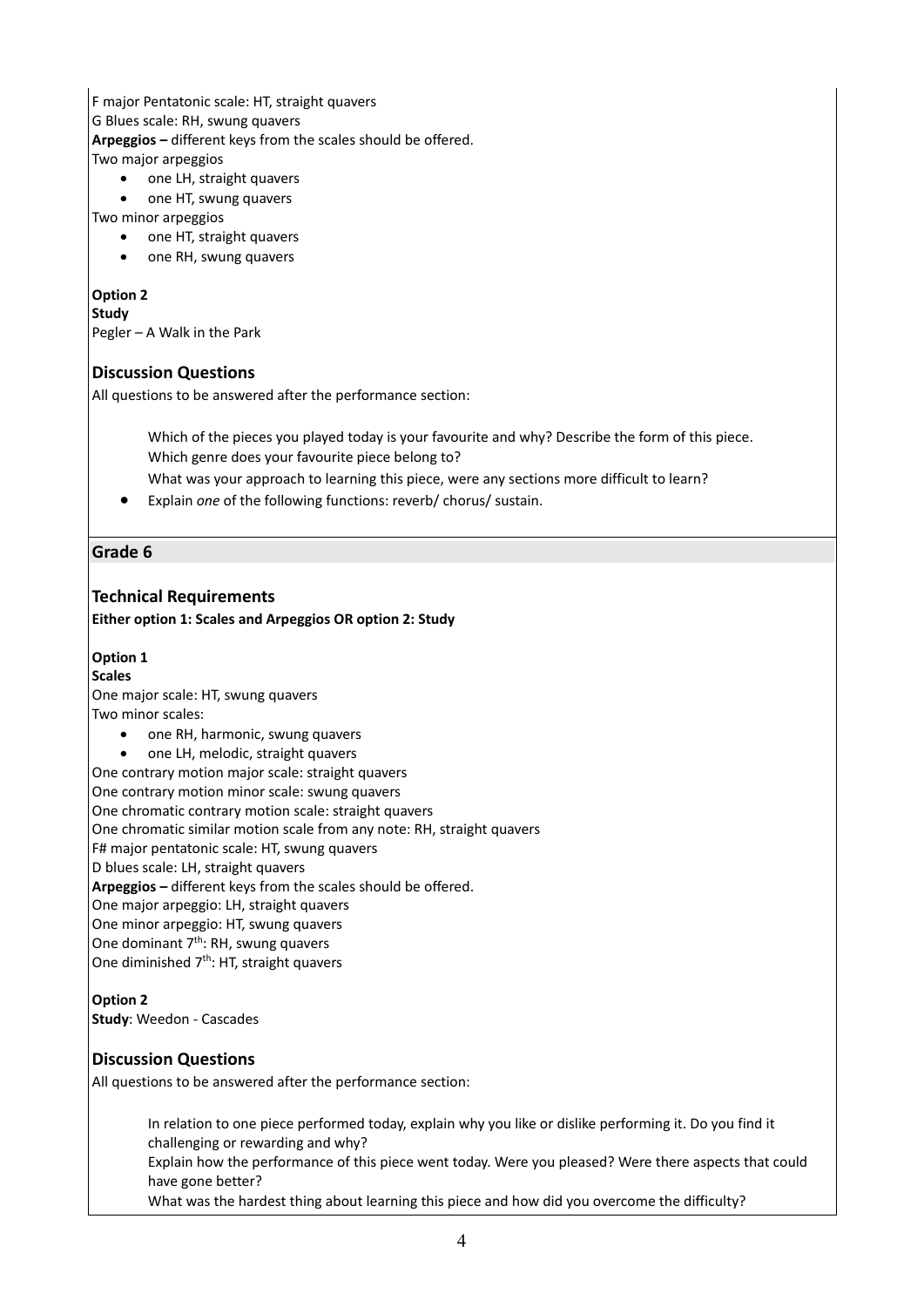Explain the transpose feature on your keyboard. When might you use it and how would you go about doing so?

#### **Grade 7**

# **Technical Requirements**

**Either option 1: Scales and Arpeggios OR option 2: Study**

#### **Option 1**

#### **Scales**

Two major scales:

- one RH, straight quavers
- one HT, swung quavers

Two minor scales:

- one LH, harmonic, straight quavers
- one RH, melodic, swung quavers

One contrary motion major scale: straight quavers

One contrary motion minor scale: straight quavers

One chromatic contrary motion scale: straight quavers

One chromatic similar motion scale from any note: LH, swung quavers

B major Pentatonic scale: LH, straight quavers

F Blues scale: RH, swung quavers

**Arpeggios –** different keys from the scales should be offered.

Two major arpeggios:

- one RH, straight quavers
- one HT, swung quavers

Two minor arpeggios:

- one HT, straight quavers
- one LH, swung quavers

One dominant 7<sup>th</sup>: LH, straight quavers One diminished 7<sup>th</sup>: HT, swung quavers

**Option 2**

**Study**: Pegler - Helter Scaleter

# **Discussion Questions**

All questions to be answered after the performance section:

In relation to one piece performed today, explain why you like or dislike performing it. Do you find it challenging or rewarding and why?

Explain how the performance of this piece went today. Were you pleased? Were there aspects that could have gone better?

What was the hardest thing about learning this piece and how did you overcome the difficulty? What genre does the piece belong to? Give some background around the history of this genre.

• Explain the use of *on bass* chords. How does this function work on your keyboard?

# **Grade 8**

# **Technical Requirements**

**Either option 1: Scales and Arpeggios OR option 2: Study**

# **Option 1**

**Scales**

Two major scales:

- one RH, straight quavers
- one HT, swung quavers